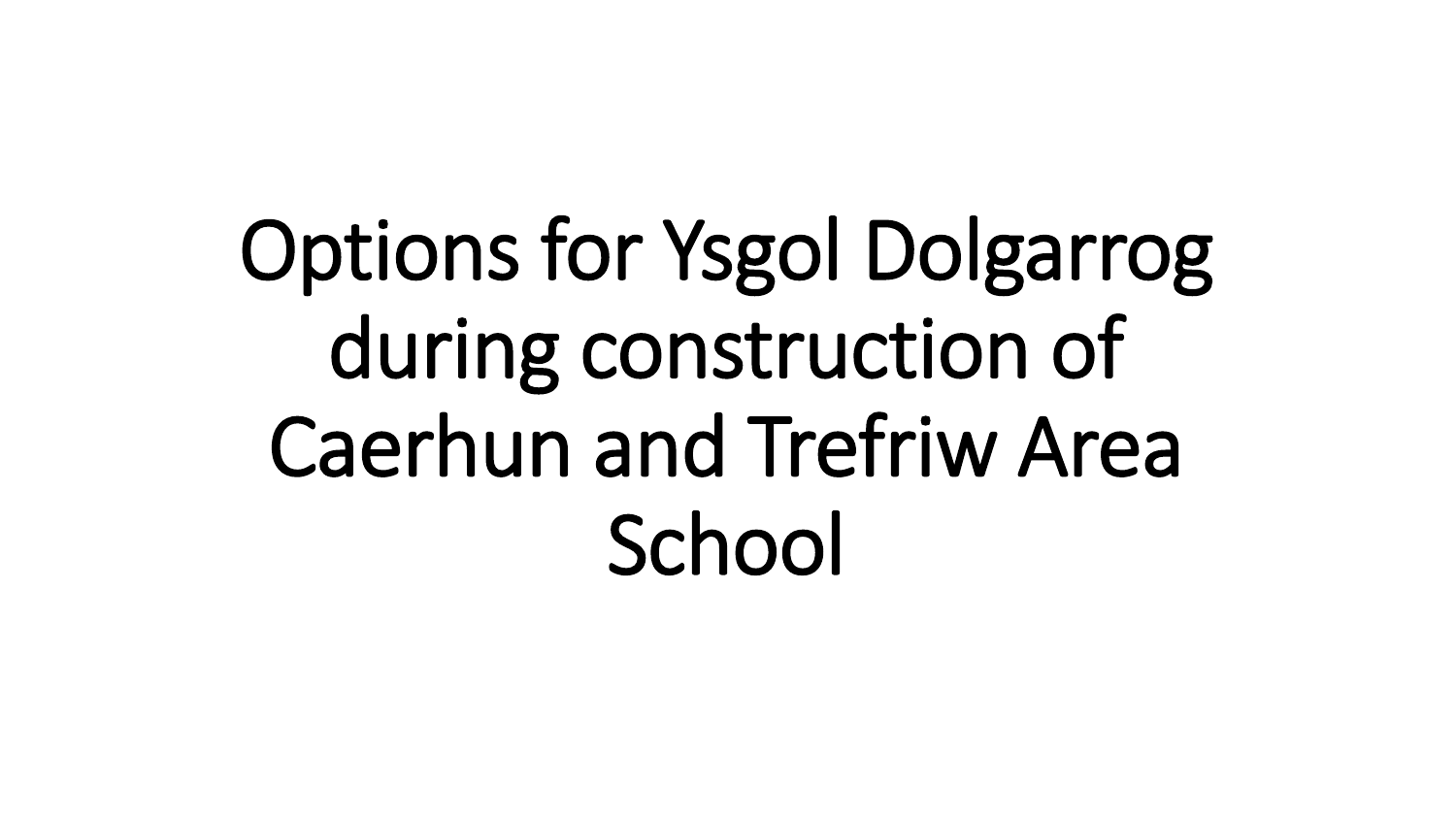### Why consider any change at all?

- Contractor has produced a plan that will not allow for keeping the school in its current building during the construction phase.
- Some consultees raised issues with construction noise and dirt during the consultation. (This has also been an issue in other schools)
- It may be an opportunity for Ysgol Dolgarrog and Ysgol Tal y Bont to pave the way to closer working in advance of the new school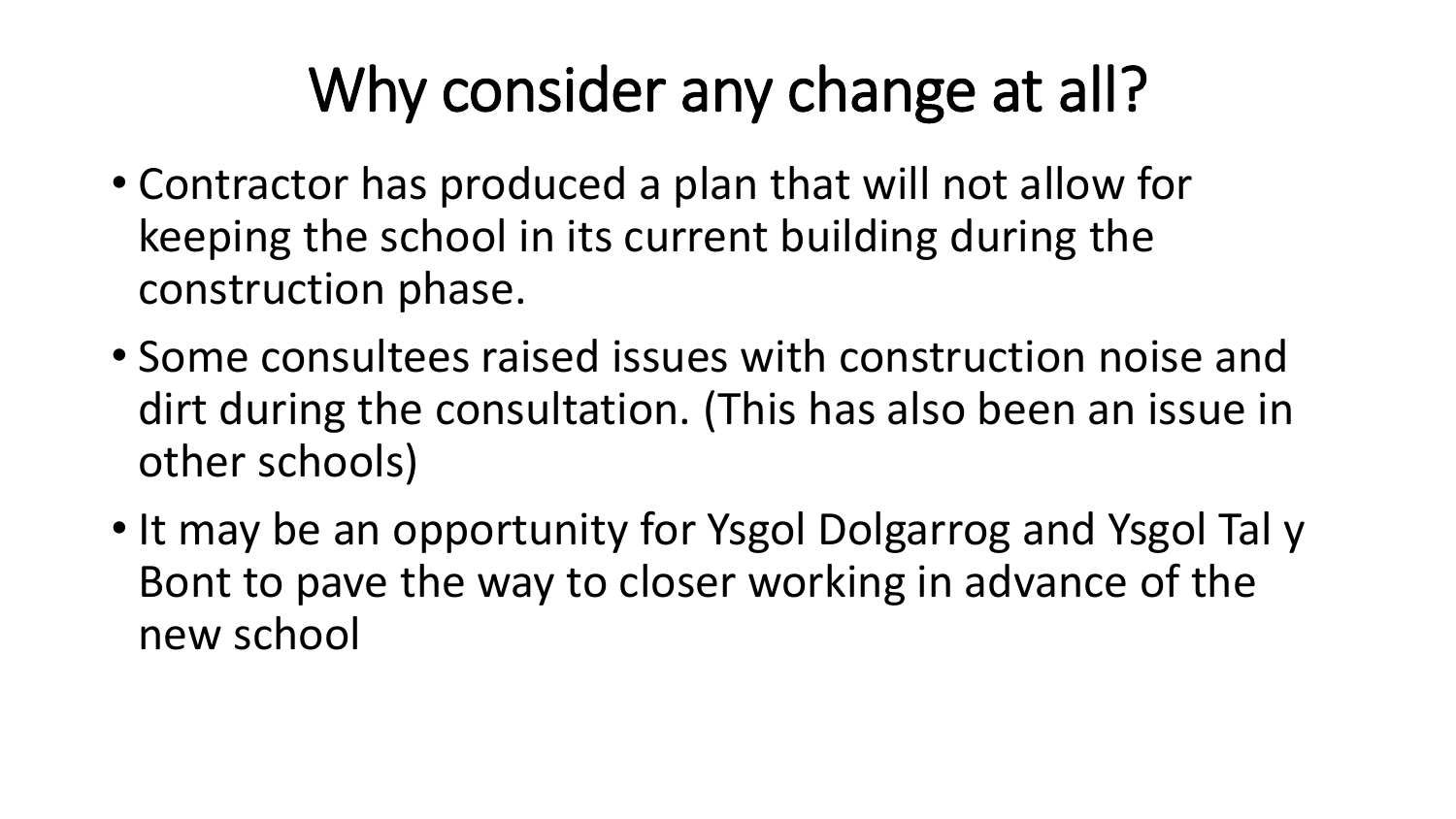# Considerations for sites

- Minimising disruption
- Minimising costs
- Suitable accommodation
- Availability of land
- Access to lunchtime facilities kitchen and canteen
- Opportunities for closer working
- Classroom units at least 300m 2 in area
- Services to ensure classrooms are 'on grid' – electricity, water etc.
- Suitable access and egress for parents dropping off / picking up pupils
- Parking provision for teachers and support staff
- Suitable facilities / area for recreation / physical education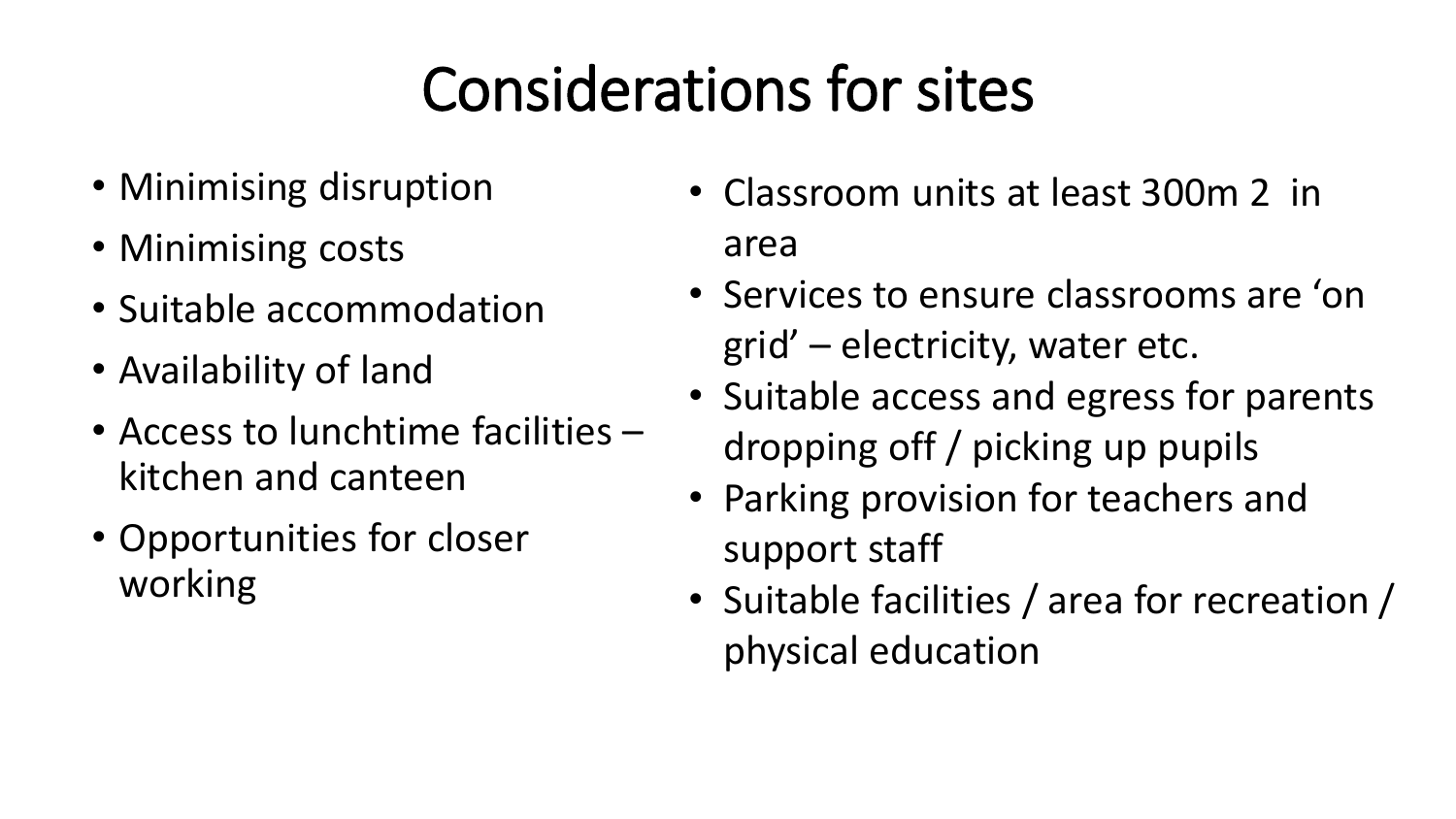### Sites Initially Considered…

1. Mary **Hughes** Memorial Fields, Tal y Bont

2. Land adjacent to Ysgol Tal y Bont and Y Bedol, Tal y Bont

3. Land behind Surf Snowdonia

4. Land opposite former fuel station, Tal y Bont

• Following a detailed Option Appraisal (document 2), 2 sites (1 & 2) were noted as viable options to be considered further as a Temporary School site for Ysgol Dolgarrog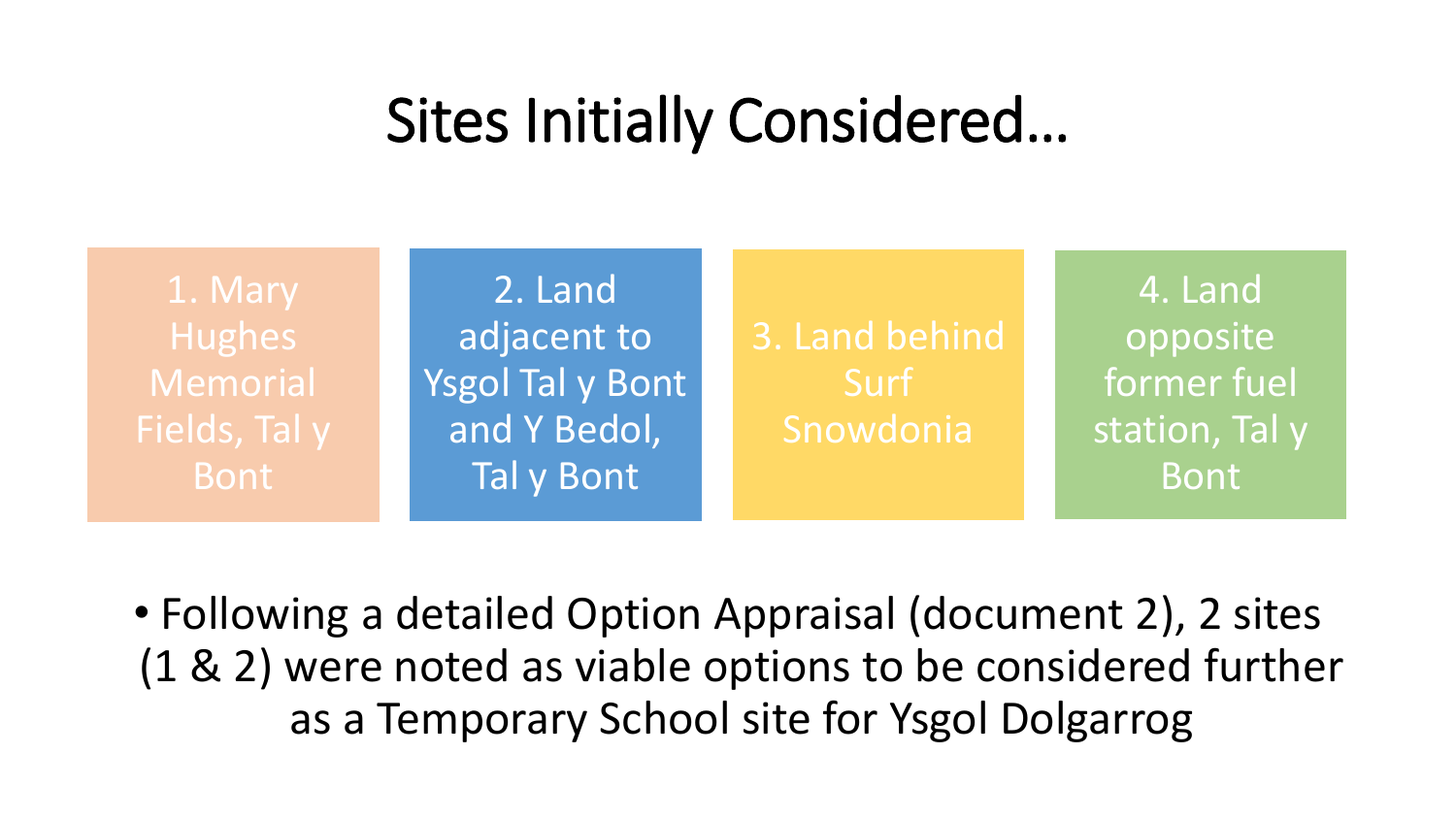#### **Mary Hughes Memorial Fields, Tal y Bont vs Land adjacent to Ysgol Tal y Bont and Y Bedol, Tal y Bont**

| <b>Mary Hughes Fields</b>                                                                  | <b>Y Bedol Field</b>                                                        |
|--------------------------------------------------------------------------------------------|-----------------------------------------------------------------------------|
| - Larger site                                                                              | - Easier Access                                                             |
| - Potentially share Facilities with Tal y Bont                                             | - Currently Unused                                                          |
| - Would require the erection of a school<br>boundary fence at an approximate cost of £70/m | - May have use of Mary Hughes Field for<br><b>School Leisure activities</b> |
|                                                                                            | - Potentially share Facilities with Tal y Bont                              |
|                                                                                            | - Boundary in place                                                         |
|                                                                                            | - Potentially make use of Village Hall                                      |
|                                                                                            | - immediately adjacent to Ysgol Tal y Bont                                  |

Land adjacent to Ysgol Tal y Bont and Y Bedol, is the favoured option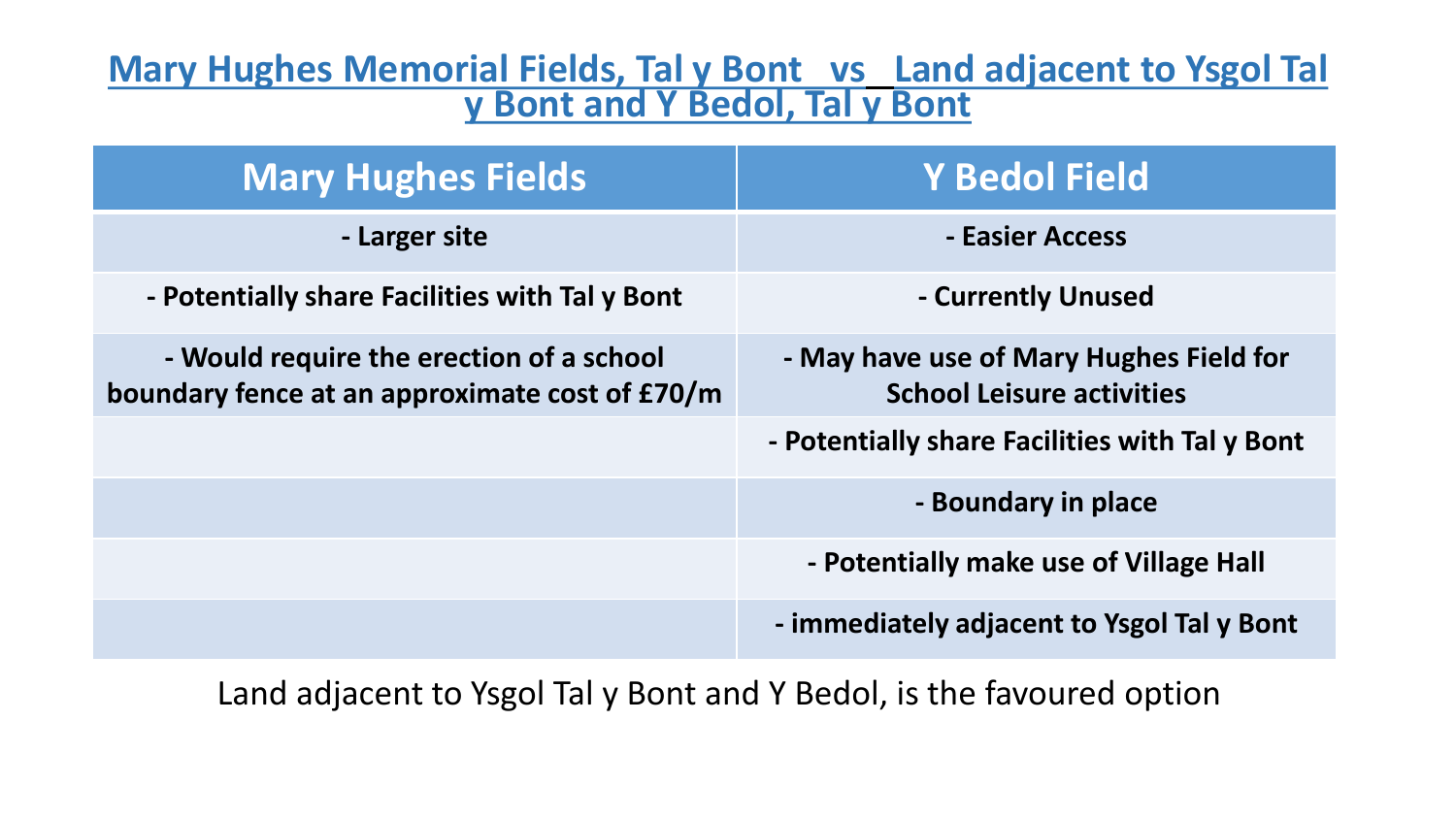### Where we are now…

- CCBC Legal department have confirmed (7/4/17) that the signed/ witnessed Lease has been received for 'Y Bedol' land, Tal y Bont
- Making enquiries with Planning Authorities
- Making enquiries with utilities companies
- Looking at Portable Classrooms
- Working towards a smooth transition for all involved For latest updates, please visit – Caerhun [and Trefriw](http://www.conwy.gov.uk/en/Resident/Education-and-Families/Schools/21st-Century-Schools/Band-A-Current-Projects/Caerhun-Area.aspx) Area on our website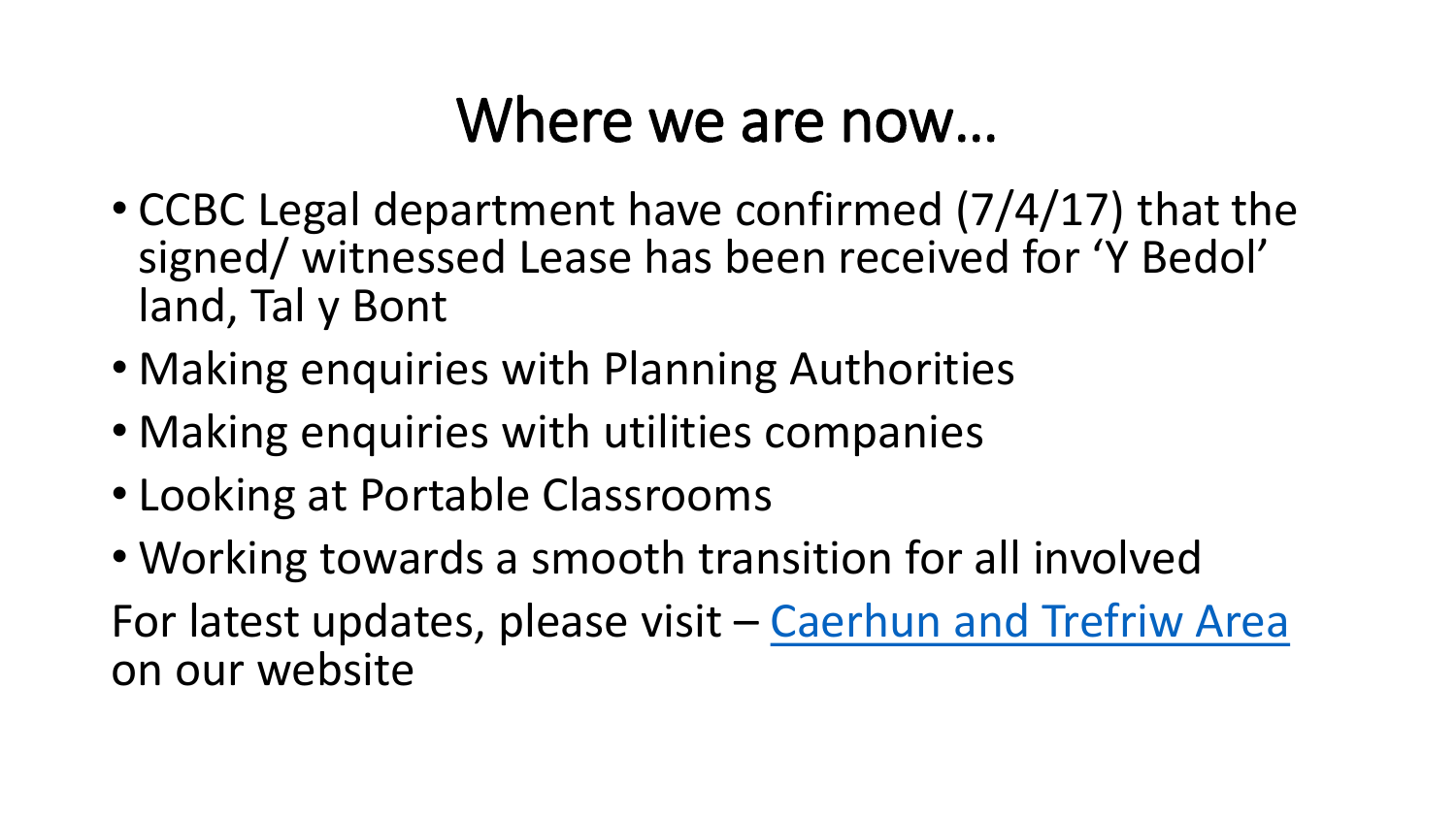### Some questions answered (1)

- Q. Will there be school transport to a temporary site?
- A. Those pupils already receiving School Transport would continue to be transported to any new site. The authority may consider providing transport from Dolgarrog to a new site if there is demand. A transport questionnaire will be circulated to all parents following the Easter break.
- Q. How will I know my child is safe in any temporary site?
- A. Whichever site is eventually chosen will need to have a fixed boundary in the same way as any permanent school.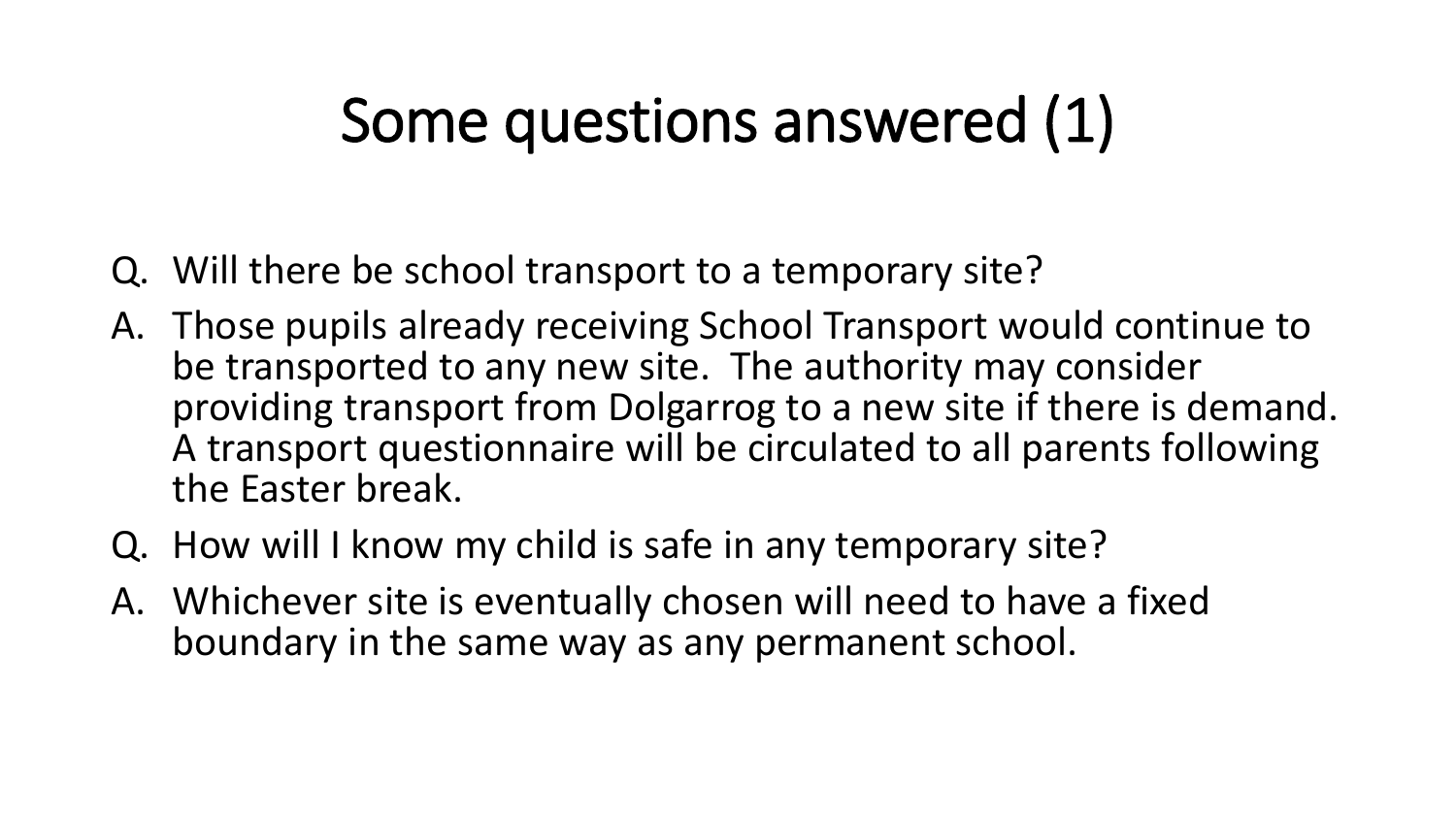# Some questions answered (2)

- Q. Would a temporary school have the facilities required for educating the pupils?
- A. The design of any temporary school would be drawn up in consultation with the Head of Ysgol Dolgarrog to ensure that the facilities are suitable and sufficient.
- Q. Where can I find more information about any proposed temporary site?
- A. The local authority has set up an area on its website relating to the Caerhun and Trefriw [Area School project at Caerhun](http://www.conwy.gov.uk/en/Resident/Education-and-Families/Schools/21st-Century-Schools/Band-A-Current-Projects/Caerhun-Area.aspx) and Trefriw Area